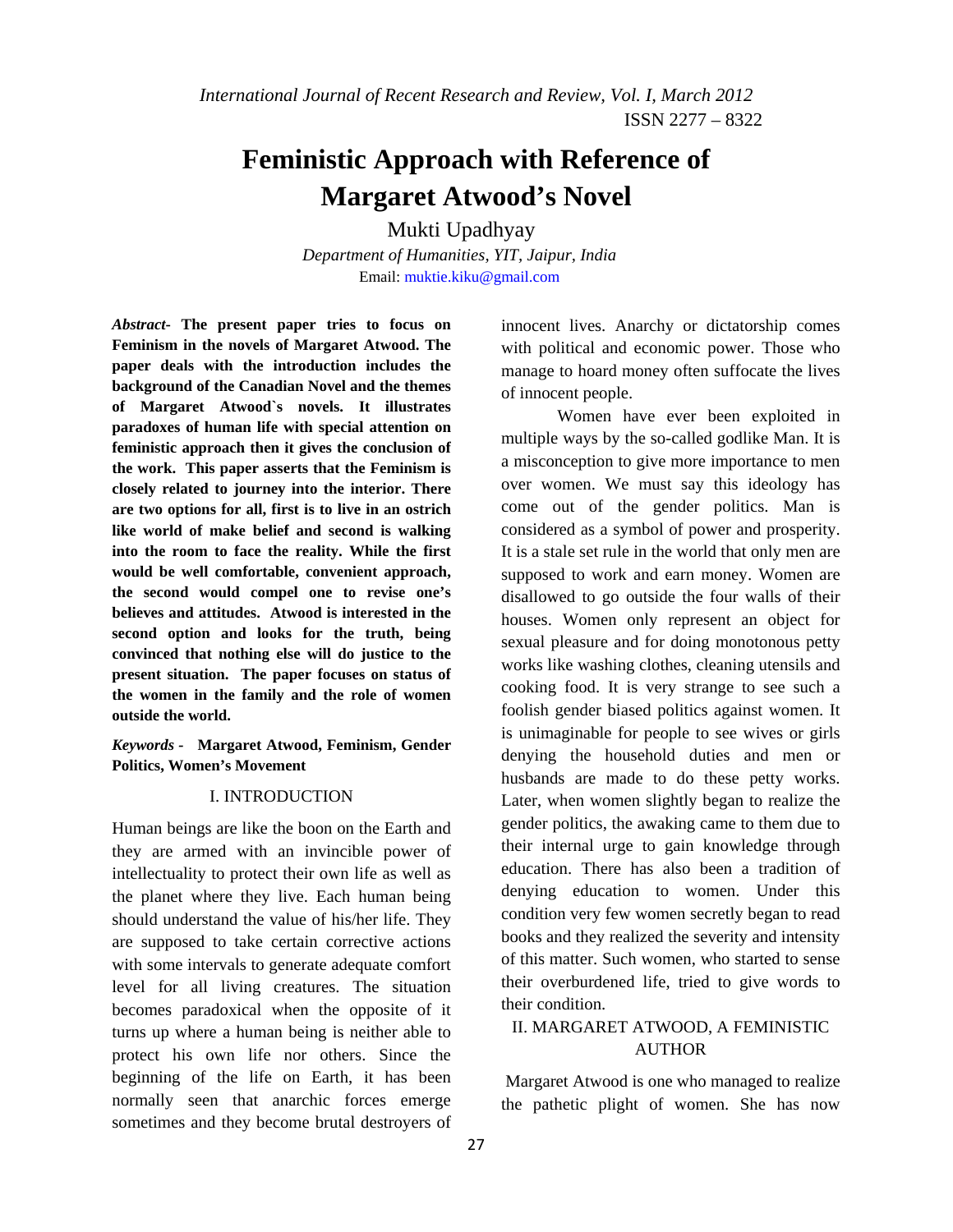become a legend being a female feministic author in Canada. It is said that the conscious efforts of women empowerment started after the First World War during the first quarter of the twentieth century. Women were given rights to work and earn adequate salary. During 1960s and 1970s, the Women's Liberation Movement brought an unexpected change by providing freedom to women up to an extent. It was a journey of women's emancipation from exploitation which took almost a hundred years to make women feel librated from institutional exploitation. Margaret Atwood also wrote her masterpiece with such incidents and happenings which clearly show the path of women's emancipation. She depicted the early position of women living in ignorance of their exploitation and later their rejection of it in order to live the life of freedom.

Margaret Eleanor Atwood is a renowned and honored Canadian female novelist who is known as a feminist critic and social activist. She had keen interest in reading literature since her childhood and she considered literature her passion. Because of her inclination towards writing praiseworthy literary pieces she has written more than thirty-five books including novels, short stories, poems, literary critiques, social history and books for children. Her books have been translated into mor**e** than twenty-two languages around the world.

Margaret Atwood is a ubiquitous presence in recent Canadian literature. Atwood made her reputation as a poet during the 1960s and has since developed an avid following as a writer of fiction. She is an international celebrity especially among feminists [1].

She gained reputation as a serious writer with tremendous potential. She exhibited a remarkable insight into the workings of woman's mind and earned a distinguished reputation among women writers for her visionary interpretations of feminist thoughts. She explores the relationship between humanity, nature and

the human behavior and power. She earned a good name while imparting knowledge of literature to students of various reputed universities.

Margaret Atwood is often closely associated with feminism. She always tries to empower women through her appealing novels. The terms 'feminism' or 'feminist' first appeared in France and then in Netherlands in 1872 thereafter in Great Britain in 1890 and finally, in the United States in 1910. The Oxford English Dictionary marks 1894 as the time for the first appearance of 'feminist' and 1895 for 'feminism'.

Elaine Showalter narrates the development of Feminist theory passing through a number of phases. In the first phase, which is called 'feminist critique', the readers examine the ideologies behind written literary pieces in the world. The second is called 'Gynocritics', where the woman is the producer of textual meaning and it becomes the path of the individual or collective female literary career and literary history. The last phase of the development of feminist theory is considered as gender theory where the ideological effects on people due to male dominant literature and the effects of the gender system are examined [2].

#### III. FEMINISM IN CANADA

Defining feminism exactly can be a challenging task but a broad understanding of it encircles the speaking, writing and thus advocating on behalf of women and by identifying injustice to females in the social status. Thus a new aspect has been explored these days in the 21st century which shows the feminism and its politics in detail with great intensity [3]. Margaret Atwood's novels examine these issues with the portrayal of her subjugated female characters in her novels. Feminist approach can be identified in fiction since Jane Austen had addressed the restricted lives of women who faced such predicament in the early part of the century followed by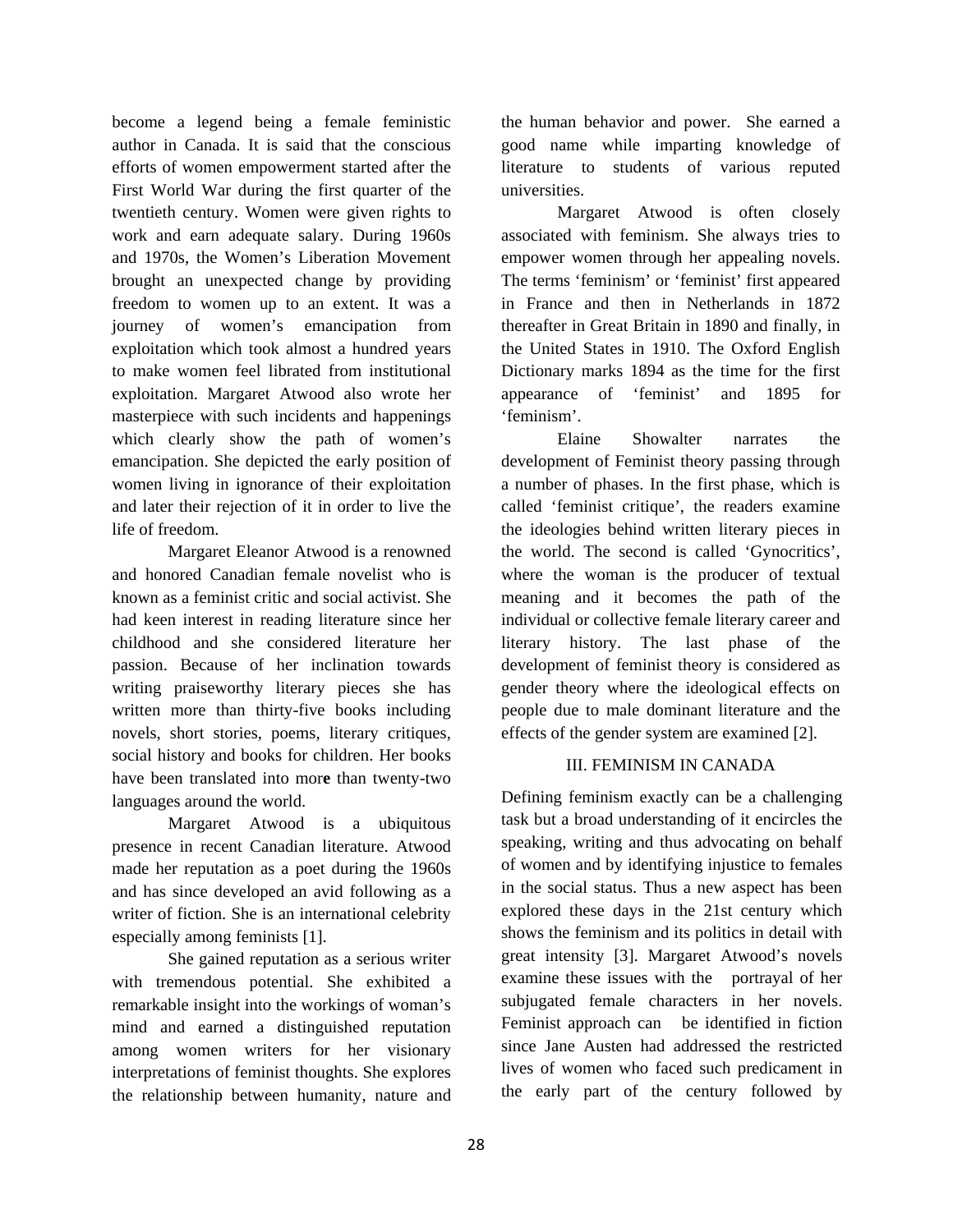Charlotte Bronte, Anne Bronte, Elizabeth Gaskell, who espoused the cause of women's pathetic state. George Eliot also depicted women's misery and oppression in her renowned autobiographical novel *Ruth Hall (1854).*Moreover*,* an American journalist Fanny Fern revealed in public by writing her own struggle to support her children as a newspaper journalist after her husband's premature death. Louisa May Alcott, a staunch feminist, penned a strong feminist novel *A Long Fatal Love Chase (1866)* which deals with a young woman's attempts to run away from her bigamist husband and become independent. Surprisingly some male authors also recognized the injustice being done to women [4]. The novels of George Meredith and George Gissing and the plays of Henrik Ibsen also outlined the pathetic plight of women of the contemporary time.

Women's experience of the power politics of gender and their problematic relation to patriarchal traditions of authority has affinities with the Canadian attitudes to the cultural imperialism of the United States as well as its ambivalence towards its European inheritors [5].

At the beginning of the Nineteenth century, individual women and some men were speaking against male dominance where women were relegated to the margins of society and were provided low status. Thus, awareness was rising among the people but still there was little sign of change in the political or social order.

At the beginning of the  $20<sup>th</sup>$  century, feminist science fiction emerged as a sub-genre of science fiction that intends to deal with women's roles in society. Women writers in the literary movement of the 19th century and early 20th century, was the first wave of feminism. During the 1920s writers such as Clare Winger Harris and Gertrude Barrows Bennett published science fiction stories written from female perspectives and occasionally dealt with gender and sexuality-based topics to show males abusing females with their brutality. They portrayed how

men dealt with women as objects to give them forceful sexual pleasure. By the 1960s science fiction brought sensationalism with political and technological criticism of society.

Feminist science fiction chiefly questions wrong social ideologies such as how society constructs gender roles, or the unequal political and personal power of men and women. Some of the most notable feminist science fiction works illustrate these themes through presenting various situations to satirize society where gender differences or gender power imbalances exist which are called dystopian world and in the contrast of it utopian to explore worlds in which gender inequalities are abolished.

Feminism in Canada in the 1960s and 1970s was part of an international movement now referred to as the second phase of the wave of feminism. The first feminist movement reached its peak in the second decade of the 20th century when many countries including Canada, supported the cause of women.

In its early years, NAC (National Action Committee) represented the tradition of liberal feminism which sought emancipation for women through changes in national laws. Canada was more on radical side during feminism's second wave, typically involving the younger generation of women and associating even some of the male students of New Left actively for the cause of peace and civil rights for improving the low and derogatory position of women but later they refused to take to fight on the behalf of women. Women, therefore, formed their own revolutionary groups. Since 1960s, these female groups began Women's Liberation Movement. They advocated many empowering revolutionary changes in the personal & social life of women. The afflictions of women emphatically included the right to abortion by Abortion Caravan in 1970 apart from other demands for liberalization of society for women. Feminist activism in Canada had achieved radical transformation in women's lives in the male specified social milieu.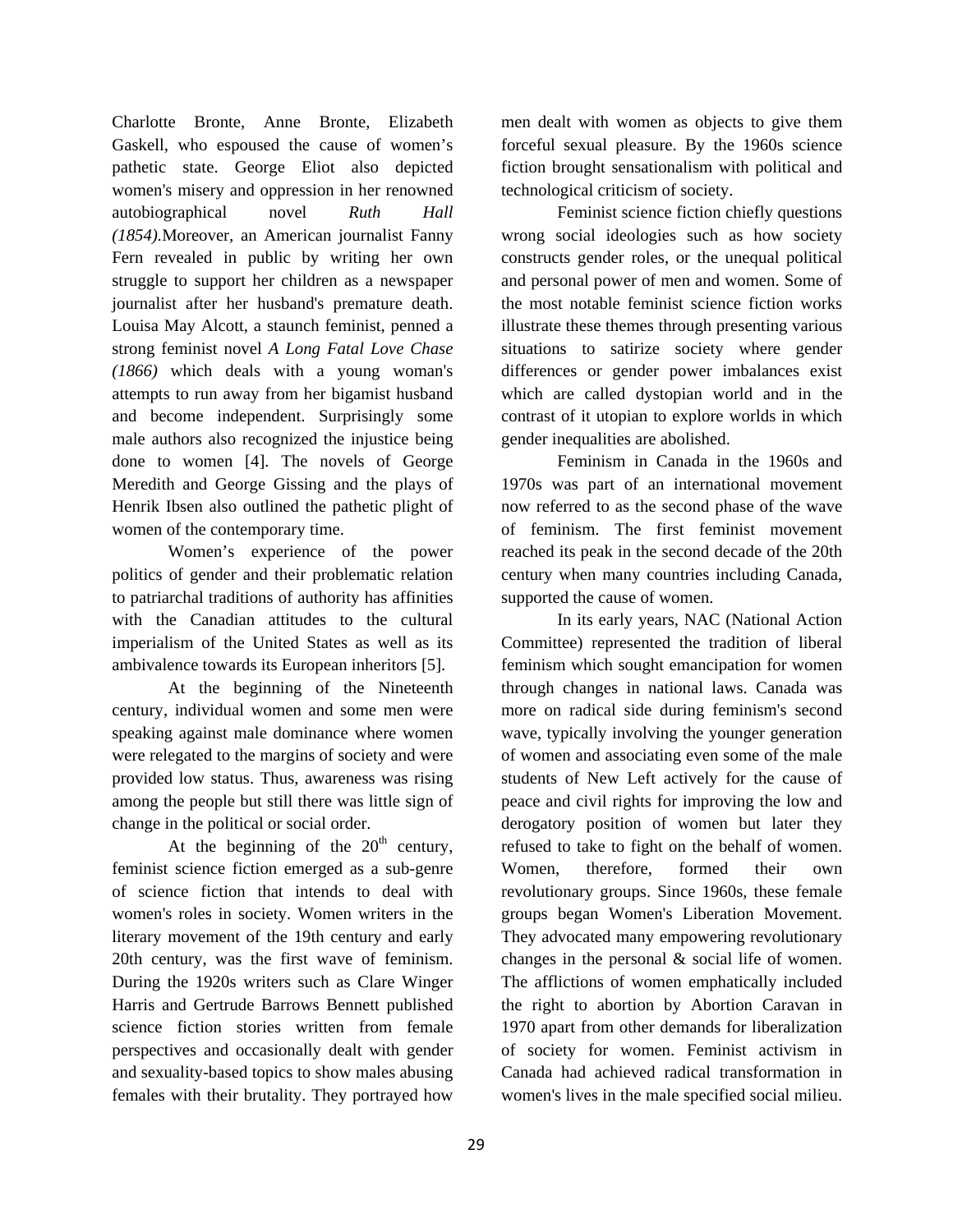The success of feminism in Canada had been a gradual struggle for establishing equal rights between women and men.

## IV. FEMINISM IN ATWOOD'S **NOVEL**

Atwood's novels deal with the hidden subjugated world of women where injustice in society pushes them towards darkness. Margaret Atwood also depicts the internal urge of women to break all conventional identities in order to live with freedom. Margaret also shows many examples where a victim in the novel adopts the path of survival and later enables her identity or self free from any sort of conventional clutches where woman is seen as an object for sexual pleasure or for doing monotonous house hold works of washing clothes or sweeping floors.

The paper traces the woman's survival that defines her place as a woman in this world through the novels of Margaret Atwood. Her novels deal with the theme of survival as projected by the female protagonists of her novels. The major themes of her novels are failure and fertility, mild anti-Americanism, multiculturalism, nature vs. human, search of self-identity, Southern Ontario Gothic, underdog-heroes, urban vs. rural and women empowerment.

As she is claimed as a feminist writer of nineteen sixties, she has tried to encompass all experiences as a woman, as a female and as a writer. Atwood is under strong influence of nationalism. Her feminism is also related to her sense of feminism, nationalism and both the Canadian and female identity. Her critical writings prove her quest for survival and gender consciousness.

 In her novels, she has channeled out beautiful caves behind her character and their personalities, and thus takes the reader to the past memory through which the present is focused and lived. In her novels, Atwood deals with women's intimate and authentic experiences and

she draws a self –portrait of woman as the artist and hero who is faithful to her own inner commands. She creates an image of a hero whose character does not lack depth or sensitivity. A special relationship between the protagonists and the novels records their feelings and fantasies. Atwood has invented heroes who fulfill their vision of character and destiny. In these novels; the protagonist becomes a unique individual signifying a female. They all embark on journeys in an attempt to rediscover lost parts of themselves. According to Atwood, acknowledging one's own culpability is the only way a victim can truly survive. All women in her novels succeed in their endeavors and must be true survivors.

The paper deals with women's experience in male dominated culture.The themes of novels present women caught in oppressive stereotypes from which some women struggle to create a female space for themselves. This may be done through autonomy of thought, self-definition and self-reconstruction of one's own history, through creative composition, oral or written and bonding among women through a refusal to take up the victim's position or the role of subjugation.

Thus, the paper focus on the gender politics which is being fixed by birth that splits her apart with the enforced gender. Throughout her existence, she is never treated as a complete individual and she cannot locate herself as a human being. Atwood gives speech to her life and power to her insignificant presence in the society. The silent woman becomes aware of her individuality and forces her in the world of man from where she is removed as a useless commodity.

# V. FEMINISTIC APPROACH IN ATWOOD'S NOVEL

The 'women's movement' of the 1960s was not the moment when the mechanism of feminism started. Women's inequality in society showed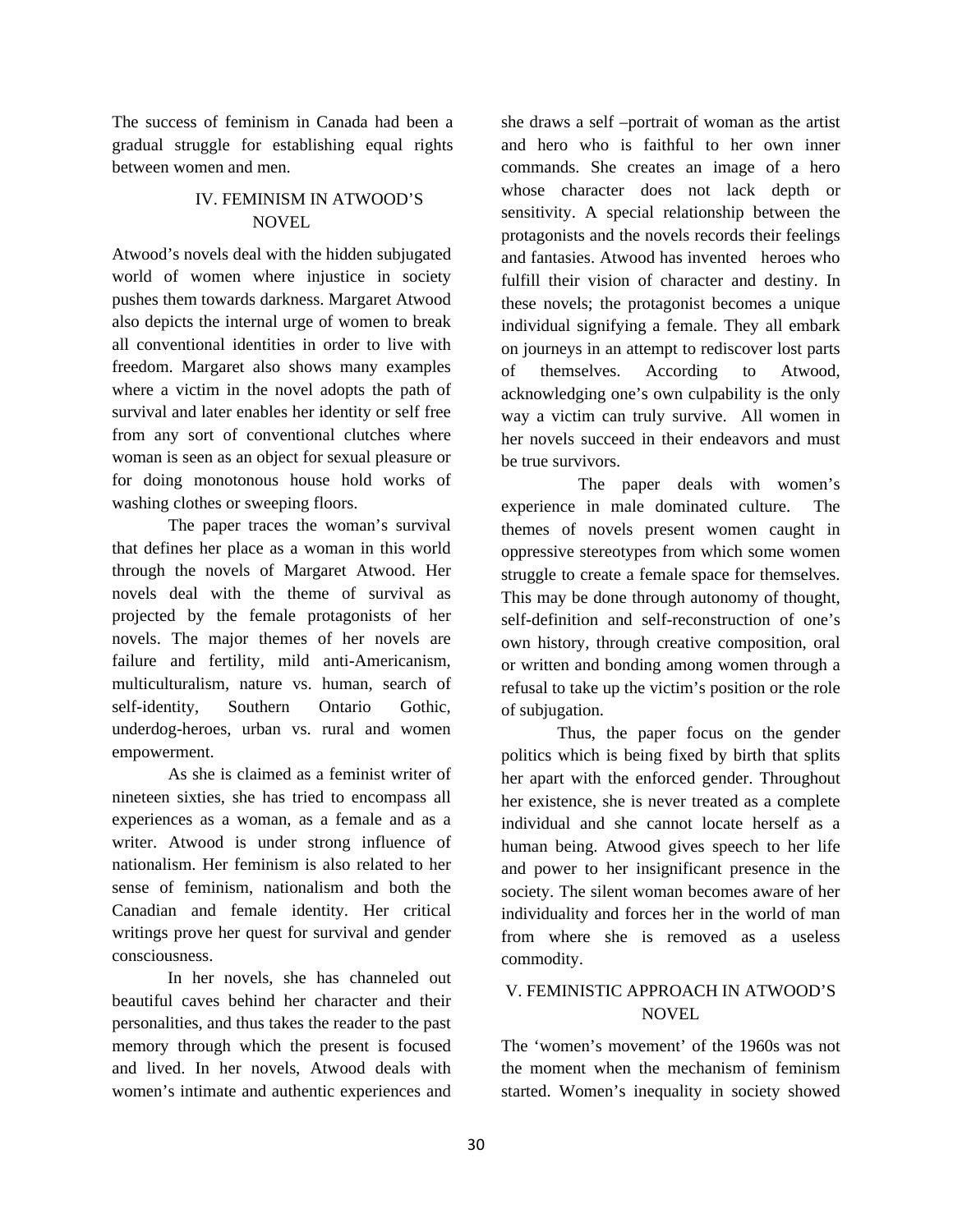its signs much earlier in the works of many women authors like in Mary Wollstonecraft's "A Vindication of the Rights of Women" (1792) which discusses male authors like Milton, Pope and Rousseau. Toril Moi describes major terms or stages related to women's emancipation, for example 'Feminist' was related to political position of women, 'Female' to biology and 'Feminine' to a set of culturally defined characteristic of women. The force of feminism lies between 'female' and 'feminine' [6].

#### VI. THE CONCEPT OF FEMINIST

 This is the final outcome of women's agitation against patriarchy during 1970s or 1980s. Feminism is a super concept for 'feminist', 'feminine' and 'female' phases in the revolution of learning of equality between genders. Feminism produced feministic criticism during 1980s, which consults other theories like Marxism and Structuralism and many others. It became more radical by attacking on male versions of the word and finally aspired to establish literary cannon of female writing which would exhibit hidden and forcefully suppressed female feelings and experiences. Showalter also describes three phases of feminism in the history of women's writing. According to her, a feminine phase (1840-80) , in which women write imitated dominant male artistic norms and aesthetic Standards; then a feminist Phase (1880- 1920) in which radical and often separatist positions are maintained and finally a female phase ( 1920 onward )which looked particularly at female writing and female experiences [7] .

Anglo-American critics are primarily concerned with the study of written literature by women and as women. French feminist critics concentrate more on the theory of gender in writing. Margaret Atwood is undoubtedly influenced by them and presents an unequal political world where women are even denied a simple life. Howell mentioned about Margaret Atwood that her writing is grounded on the

strong sense of her own cultural identity, nationality and gender [8].

 To see Atwood's feministic approach, it is necessary to see thematic aspects of her novels and minute details of her character sketches. Her novels are women specific and show the struggling females who are almost non-existing entities from the patriarchal point of view. Her novels open up with startling details and carry suspense, and thrill throughout the narration. According to Atwood the victimization of the female has been an accepted tradition in any society of this man made world. Margaret Atwood satirizes the society for its stereotypical narrow minded mentality for women.

### VII. CONCLUSION

Margaret Atwood has a talent for the conscientious feministic perspective. The tone of her works seems to indicate her sense of political and social responsibility. Her poem '*Spelling*' is a testament to the power of words and it depicts the victimization of powerless mute women. Atwood starts it by describing her daughter on the floor, learning how to spell for the first time and then leads the reader through a history of persecuted helpless women. Atwood depicts the woman caught in a war and her thighs are tied together by the enemies, so she could not give birth. Such disturbing portrayals of women have earned Atwood the reputation of a daring feminist.

One hardly needs to refer to the use of a woman's image as a sex symbol that is being utilized for selling almost everything under the sun. Atwood is aware of the challenges that women face and she is not living in a fool's paradise with a belief that women have decisively reached the goal of equality with men or they have asserted their identity at a level where they can claim it to be the affirmation of their distinct self. Many authors have been similarly urging and appearing against the violence on women through their writings.